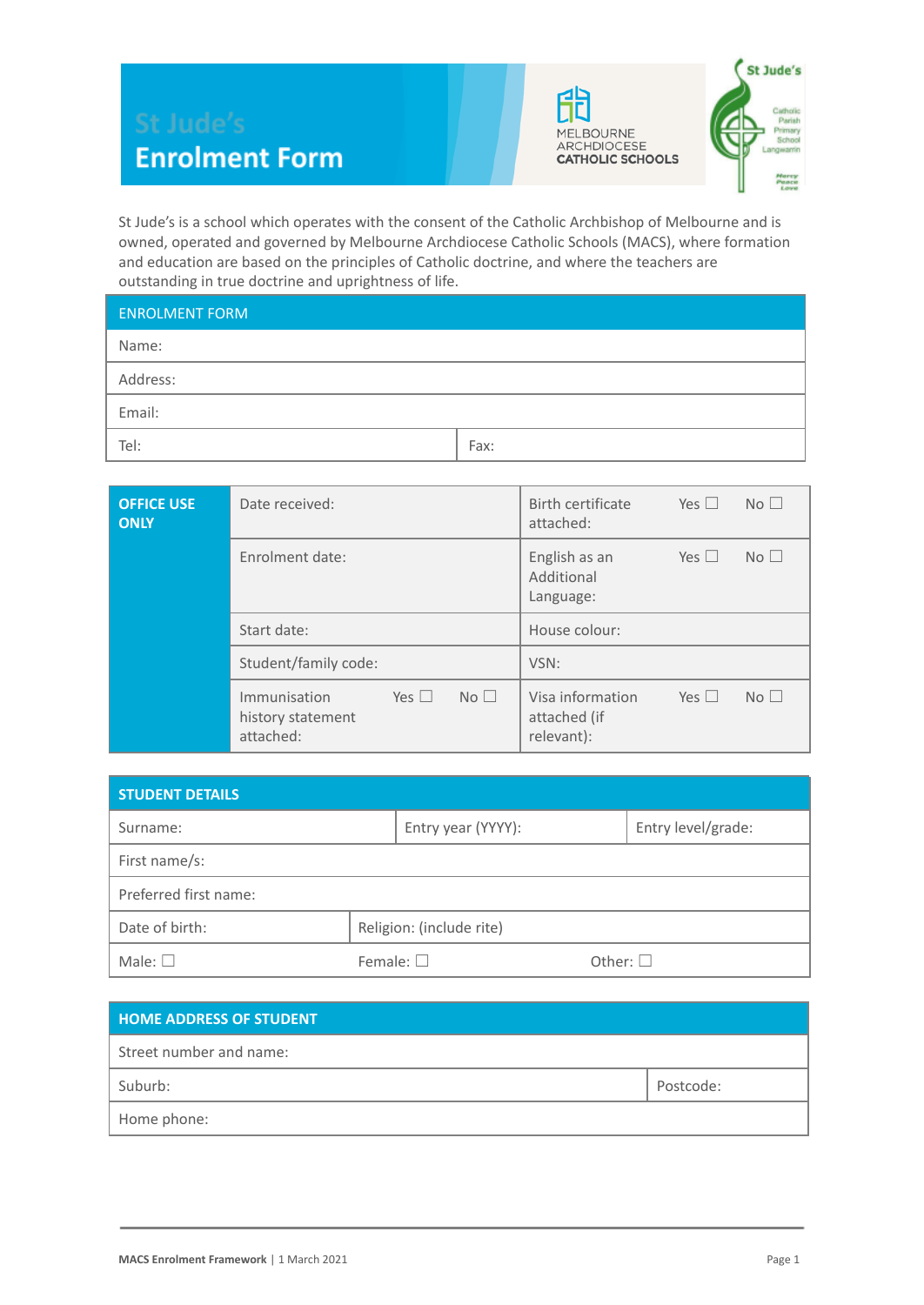| <b>EMERGENCY CONTACTS - OTHER THAN PARENT/GUARDIAN</b> |                           |  |  |
|--------------------------------------------------------|---------------------------|--|--|
| 1. Name:                                               | 2. Name:                  |  |  |
| Relationship to<br>child:                              | Relationship to<br>child: |  |  |
| Home phone:                                            | Home phone:               |  |  |
| Mobile:                                                | Mobile:                   |  |  |

| <b>SACRAMENTAL INFORMATION</b> |       |         |  |
|--------------------------------|-------|---------|--|
| Baptism                        | Date: | Parish: |  |
| Confirmation                   | Date: | Parish: |  |
| Reconciliation                 | Date: | Parish: |  |
| Communion                      | Date: | Parish: |  |
| Current parish:                |       |         |  |

| <b>PREVIOUS SCHOOL/PRESCHOOL PERMISSION</b>                                                                                                                           |       |                 |
|-----------------------------------------------------------------------------------------------------------------------------------------------------------------------|-------|-----------------|
| Name and address of previous school/preschool:                                                                                                                        |       |                 |
| I/We give permission for the school to contact the<br>previous school or preschool and to gather relevant<br>reports and information to support educational planning: | $N_O$ | $Yes \mid \mid$ |

| <b>NATIONALITY</b>                                                                                                                 |                                                                                                                                                            |                        |         |                                    |                         |  |
|------------------------------------------------------------------------------------------------------------------------------------|------------------------------------------------------------------------------------------------------------------------------------------------------------|------------------------|---------|------------------------------------|-------------------------|--|
|                                                                                                                                    | <b>Government Requirement</b>                                                                                                                              | <b>Nationality:</b>    |         | <b>Ethnicity:</b>                  |                         |  |
|                                                                                                                                    | In which country was the<br>student born?                                                                                                                  | $\Box$ Australia       |         |                                    | Other - please specify: |  |
|                                                                                                                                    | Is the student of Aboriginal or Torres Strait Islander origin?<br>(For persons of both Aboriginal and Torres Strait Islander origin, tick 'Yes' for both.) |                        |         |                                    |                         |  |
| No $\square$                                                                                                                       |                                                                                                                                                            | Yes, Aboriginal $\Box$ |         | Yes, Torres Strait Islander $\Box$ |                         |  |
| Does the student or their parent(s)/guardian(s) speak a language other than English at home?<br>Note: Record all languages spoken. |                                                                                                                                                            |                        |         |                                    |                         |  |
|                                                                                                                                    |                                                                                                                                                            |                        | Student | Parent<br>A/Guardian 1             | Parent<br>B/Guardian 2  |  |
| <b>No</b>                                                                                                                          | English only                                                                                                                                               |                        |         |                                    |                         |  |
| <b>Yes</b>                                                                                                                         | Other - please specify all languages                                                                                                                       |                        |         |                                    |                         |  |
|                                                                                                                                    |                                                                                                                                                            |                        |         |                                    |                         |  |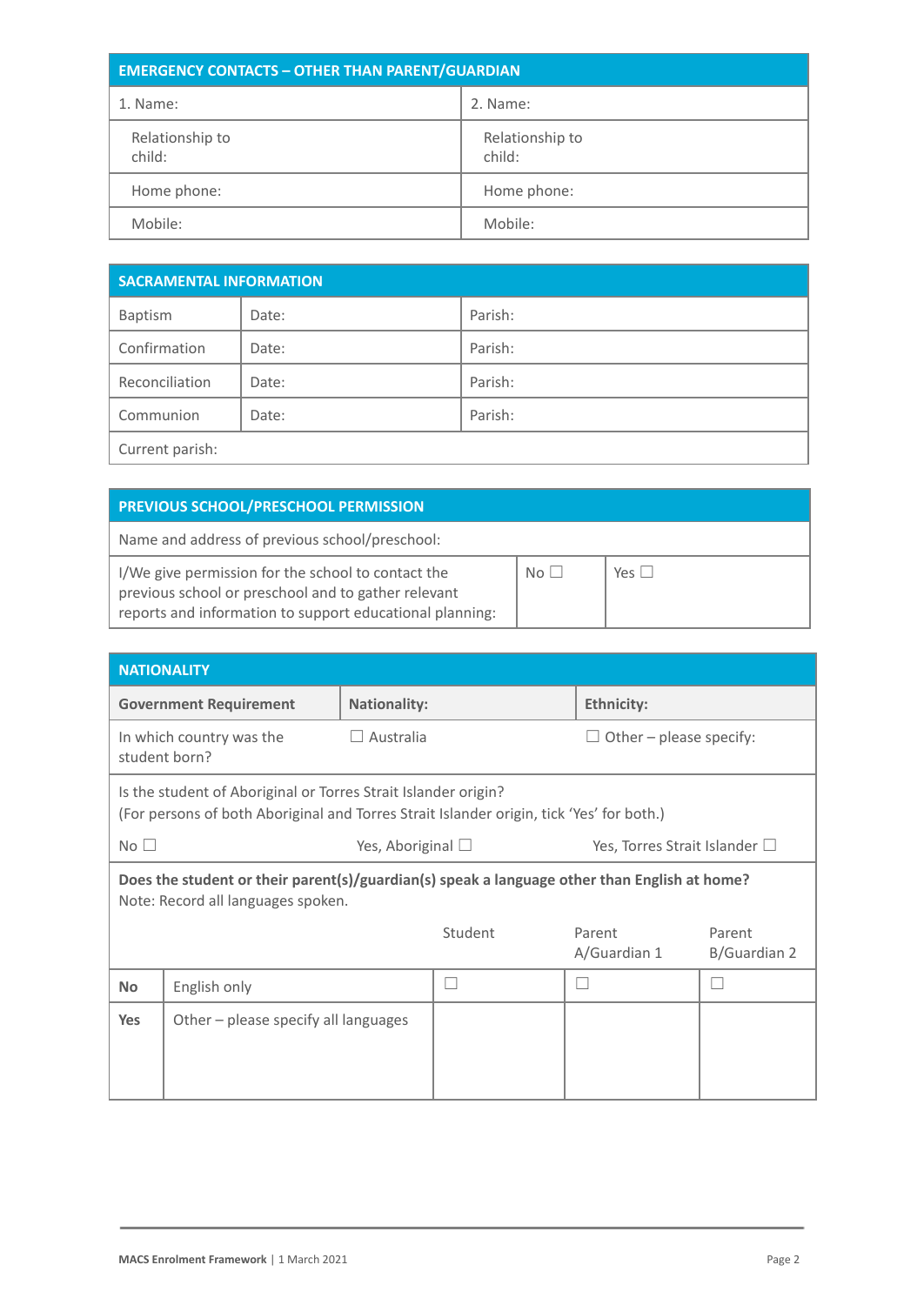#### **IF NOT BORN IN AUSTRALIA, CITIZENSHIP STATUS\***

**Please tick the relevant category below and record the visa subclass number as per government requirements:**

(original documents to be sighted and copies to be retained by the school)

#### **Australian citizen not born in Australia:**

 $\Box$  Australian citizen (Australian passport or naturalisation certificate number/document for travel if country of birth is not Australia)

Australian passport number:

Naturalisation certificate number:

Visa subclass recorded on entry to Australia:

Date of arrival in Australia:

**Not currently an Australian citizen, please provide further details as appropriate below:**

| Permanent resident: (if ticked, record the visa subclass number)             |
|------------------------------------------------------------------------------|
| Temporary resident: (if ticked, record the visa subclass number)             |
| Other/visitor/overseas student: (if ticked, record the visa subclass number) |
|                                                                              |

**\* Please attach visa/ImmiCard/letter of notification and passport photo page.**

| <b>MEDICAL INFORMATION</b>                                                                                                                                                                                                                                                                                                                                                                                                                                              |            |                 |             |                                  |
|-------------------------------------------------------------------------------------------------------------------------------------------------------------------------------------------------------------------------------------------------------------------------------------------------------------------------------------------------------------------------------------------------------------------------------------------------------------------------|------------|-----------------|-------------|----------------------------------|
| Doctor's name:                                                                                                                                                                                                                                                                                                                                                                                                                                                          |            |                 |             |                                  |
| Street number and<br>name:                                                                                                                                                                                                                                                                                                                                                                                                                                              |            |                 |             |                                  |
| Suburb:                                                                                                                                                                                                                                                                                                                                                                                                                                                                 |            |                 | Postcode:   | Phone:                           |
| Medicare number:                                                                                                                                                                                                                                                                                                                                                                                                                                                        |            |                 | Ref number: | Expiry:                          |
| Private health<br>insurance:                                                                                                                                                                                                                                                                                                                                                                                                                                            | Yes $\Box$ | No <sub>1</sub> | Fund:       | Number:                          |
| Ambulance cover:                                                                                                                                                                                                                                                                                                                                                                                                                                                        | Yes $\Box$ | No <sub>1</sub> | Number:     |                                  |
| Medical condition:<br>Please specify any relevant medical conditions for the student, e.g. asthma,<br>diabetes, anaphylaxis, and/or any medications prescribed for the student. A<br>Medical Management Plan signed by a relevant medical practitioner<br>(doctor/nurse) will be required for each of the medical conditions listed.<br>Please list specific details for any known allergies that do not lead to<br>anaphylaxis, e.g. hay fever, rye grass, animal fur. |            |                 |             |                                  |
| Has the student been diagnosed as being at risk of anaphylaxis?                                                                                                                                                                                                                                                                                                                                                                                                         |            |                 |             | Yes $\square$<br>No <sub>1</sub> |
| If yes, does the student have an EpiPen or Anapen?<br>Yes $\Box$<br>$No$ $\Box$                                                                                                                                                                                                                                                                                                                                                                                         |            |                 |             |                                  |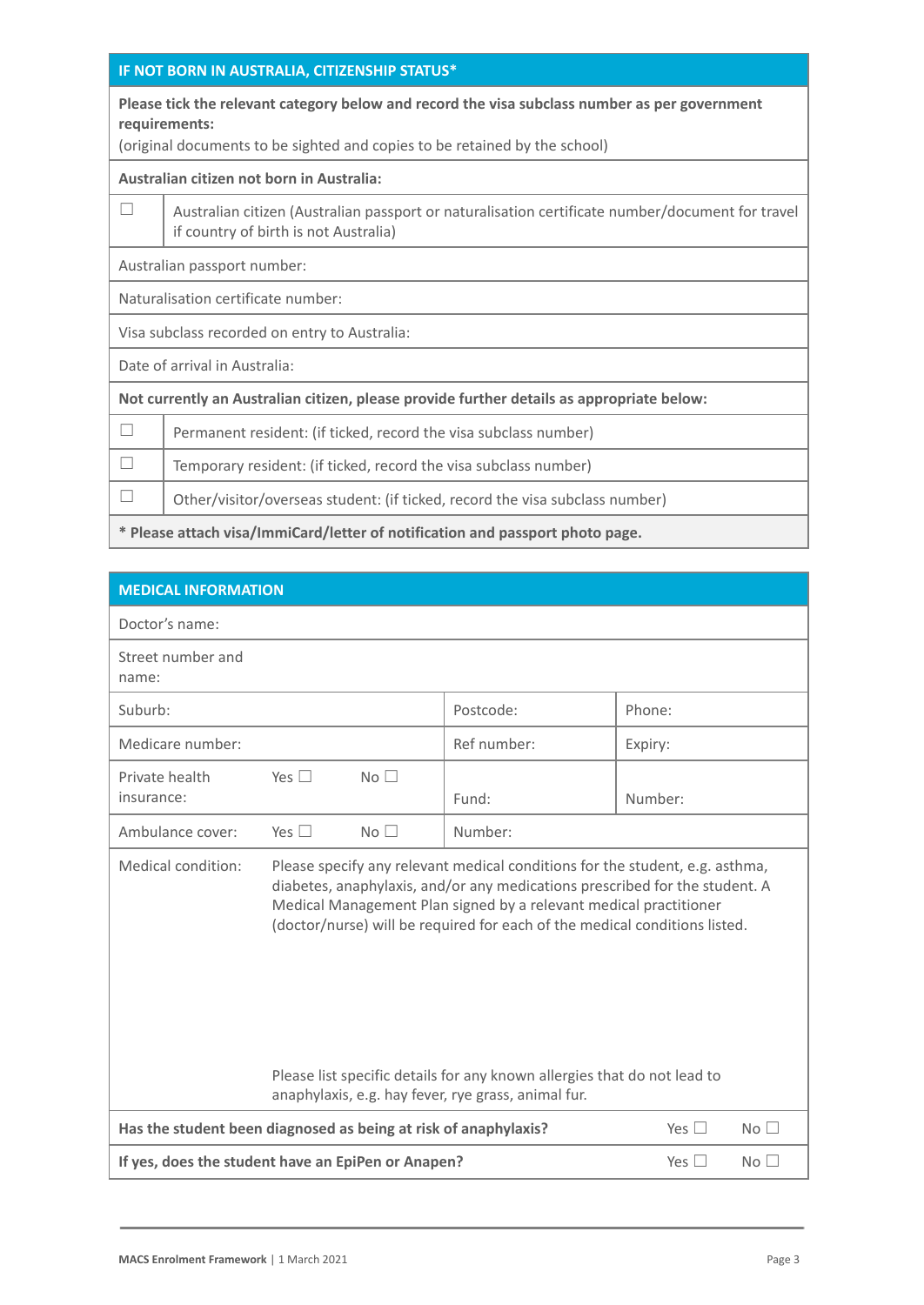| <b>IMMUNISATION</b> (please attach an immunisation history statement for your child)                                                                                                                                                  |            |                                                                                                      |
|---------------------------------------------------------------------------------------------------------------------------------------------------------------------------------------------------------------------------------------|------------|------------------------------------------------------------------------------------------------------|
| All vaccines are recorded on the Australian Immunisation<br>Register (AIR). You are required to obtain an<br>immunisation history statement for your child (visit<br>myGov) and provide it to the school with this enrolment<br>form. | Yes $\Box$ | Immunisation history statement attached:<br>No <sub>1</sub><br>If no, please provide<br>explanation: |
| If the student entered Australia on a humanitarian visa,<br>did they receive a refugee health check?                                                                                                                                  | Yes $\Box$ | $N \cap \Box$                                                                                        |

Please provide all required information to allow us to meet our duty of care obligations and facilitate the smooth transition of your child into our school. It will assist the school to implement appropriate adjustments and strategies to meet the particular needs of your child. If the information is not provided or is incomplete, incorrect or misleading, current or ongoing enrolment may be reviewed.

| <b>ADDITIONAL NEEDS</b>                                                                                                    |                                                     |                               |                        |  |                                             |  |
|----------------------------------------------------------------------------------------------------------------------------|-----------------------------------------------------|-------------------------------|------------------------|--|---------------------------------------------|--|
| Is your child eligible or currently receiving National<br>Yes $\Box$<br><b>Disability Insurance Scheme (NDIS) support?</b> |                                                     |                               |                        |  | No <sub>1</sub>                             |  |
|                                                                                                                            | Does your child present with:                       |                               |                        |  |                                             |  |
|                                                                                                                            | autism (ASD)                                        |                               | behavioural concerns   |  | hearing impairment                          |  |
|                                                                                                                            | intellectual disability/<br>developmental delay     |                               | mental health issues   |  | oral language/communication<br>difficulties |  |
|                                                                                                                            | ADD/ADHD                                            |                               | acquired brain injury  |  | vision impairment                           |  |
|                                                                                                                            | giftedness                                          |                               | physical impairment    |  | other condition (please specify)            |  |
|                                                                                                                            | Has your child ever seen a:                         |                               |                        |  |                                             |  |
|                                                                                                                            | paediatrician                                       |                               | physiotherapist        |  | audiologist                                 |  |
| $\Box$                                                                                                                     | psychologist/counsellor                             |                               | occupational therapist |  | speech pathologist                          |  |
|                                                                                                                            | psychiatrist                                        |                               | continence nurse       |  | other specialist (please specify)           |  |
|                                                                                                                            | Have you attached all relevant information/reports? | Yes $\Box$<br>No <sub>1</sub> |                        |  |                                             |  |

| <b>FAMILY DETAILS</b>                                              |            |                   |       |                                |
|--------------------------------------------------------------------|------------|-------------------|-------|--------------------------------|
| Who will be responsible for payment of the school fees and levies? |            |                   |       |                                |
| Surname                                                            | First name | Address and email | Phone | Relationship to<br>the student |
|                                                                    |            |                   |       |                                |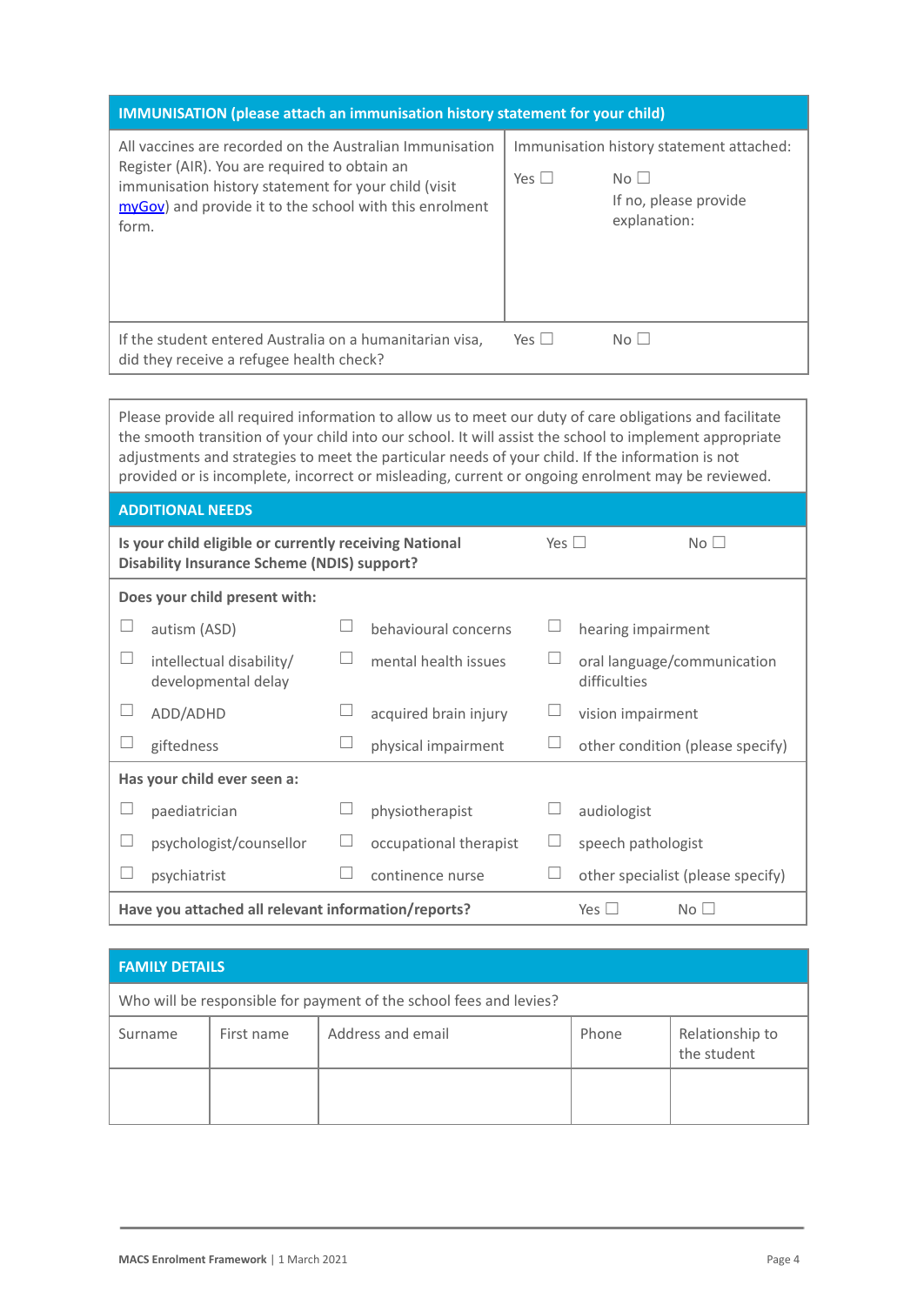| <b>PARENT / GUARDIAN 1</b>                                                                                                                                                |                                                         |                            |                                                                                                                                                             |                |                       |
|---------------------------------------------------------------------------------------------------------------------------------------------------------------------------|---------------------------------------------------------|----------------------------|-------------------------------------------------------------------------------------------------------------------------------------------------------------|----------------|-----------------------|
| Surname:                                                                                                                                                                  |                                                         | Title: (e.g.<br>Mr/Mrs/Ms) |                                                                                                                                                             | First<br>name: |                       |
| Address:                                                                                                                                                                  |                                                         |                            |                                                                                                                                                             |                |                       |
| Home phone:                                                                                                                                                               |                                                         | Work phone:                |                                                                                                                                                             | Mobile:        |                       |
|                                                                                                                                                                           | SMS messaging: (for emergency and reminder purposes)    |                            |                                                                                                                                                             | Yes $\Box$     | No <sub>1</sub>       |
| Email:                                                                                                                                                                    |                                                         |                            |                                                                                                                                                             |                |                       |
| Government<br>Requirement                                                                                                                                                 | Occupation:                                             |                            | What is the occupation<br>group?<br>(select from list of parental<br>occupation groups in the<br><b>School Family Occupation</b><br>Index - see Appendix 1) |                |                       |
| Religion: (include rite)                                                                                                                                                  |                                                         |                            | Nationality:<br>Ethnicity if not born in Australia:                                                                                                         |                |                       |
| Country of<br>$\Box$ Other (please specify):<br>$\Box$ Australia<br>birth:                                                                                                |                                                         |                            |                                                                                                                                                             |                |                       |
| What is the highest year of primary or secondary school Parent A/Guardian 1 has completed?<br>(Persons who have never attended secondary school, tick 'Year 9 or below'.) |                                                         |                            |                                                                                                                                                             |                |                       |
| Year 9 or below<br>$\mathbf{L}$                                                                                                                                           | Year 10 or equivalent                                   |                            | Year 11 or equivalent                                                                                                                                       |                | Year 12 or equivalent |
| What is the level of the highest qualification Parent A/Guardian 1 has completed?                                                                                         |                                                         |                            |                                                                                                                                                             |                |                       |
| No post-school<br>qualification                                                                                                                                           | Certificate I to IV<br>(including trade<br>certificate) |                            | Advanced<br>diploma/diploma                                                                                                                                 | above          | Bachelor degree or    |

| <b>PARENT / GUARDIAN 2</b>                           |             |                            |                                                                                                                                                   |                |                 |
|------------------------------------------------------|-------------|----------------------------|---------------------------------------------------------------------------------------------------------------------------------------------------|----------------|-----------------|
| Surname:                                             |             | Title: (e.g.<br>Mr/Mrs/Ms) |                                                                                                                                                   | First<br>name: |                 |
| Address:                                             |             |                            |                                                                                                                                                   |                |                 |
| Home phone:                                          |             | Work phone:                |                                                                                                                                                   | Mobile:        |                 |
| SMS messaging: (for emergency and reminder purposes) |             |                            |                                                                                                                                                   | Yes $\Box$     | No <sub>1</sub> |
| Email:                                               |             |                            |                                                                                                                                                   |                |                 |
| Government<br>Requirement                            | Occupation: |                            | What is the occupation<br>group?<br>(select from list of<br>occupation groups in the<br><b>School Family Occupation</b><br>Index - see Appendix 1 |                |                 |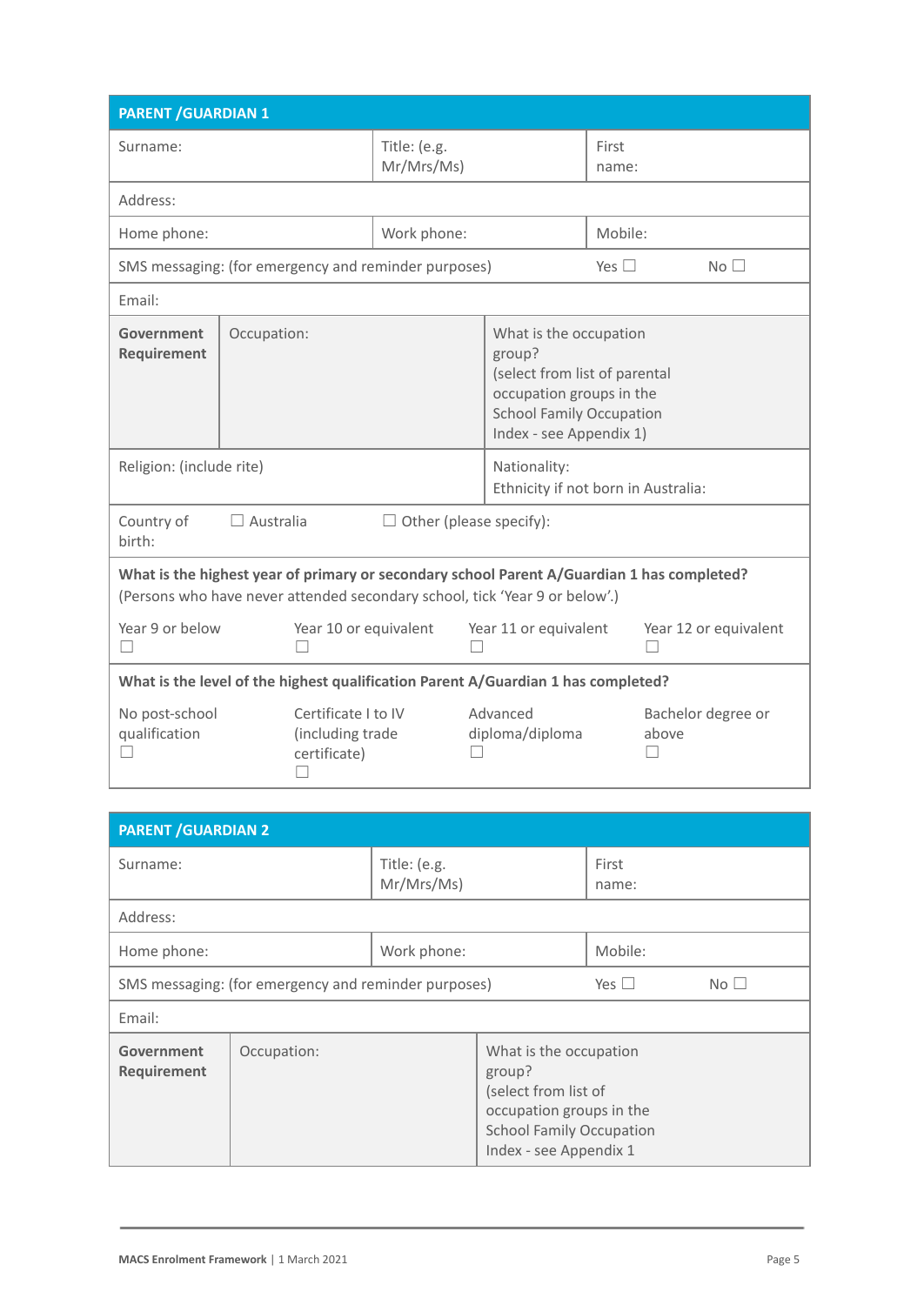| Religion: (include rite)                                                                                                                                                  |                                                          |                         | Nationality:<br>Ethnicity if not born in Australia: |                             |
|---------------------------------------------------------------------------------------------------------------------------------------------------------------------------|----------------------------------------------------------|-------------------------|-----------------------------------------------------|-----------------------------|
| Country of<br>birth:                                                                                                                                                      | Australia                                                | Other (please specify): |                                                     |                             |
| What is the highest year of primary or secondary school Parent B/Guardian 2 has completed?<br>(Persons who have never attended secondary school, tick 'Year 9 or below'.) |                                                          |                         |                                                     |                             |
| Year 9 or below                                                                                                                                                           | Year 10 or equivalent                                    |                         | Year 11 or equivalent                               | Year 12 or equivalent       |
| What is the level of the highest qualification Parent B/Guardian 2 has completed?                                                                                         |                                                          |                         |                                                     |                             |
| No post-school<br>qualification                                                                                                                                           | Certificate I to IV<br>(including trade)<br>certificate) |                         | Advanced<br>diploma/diploma                         | Bachelor degree or<br>above |

|                                                                                                          | SIBLINGS ATTENDING A SCHOOL/PRESCHOOL |            |               |
|----------------------------------------------------------------------------------------------------------|---------------------------------------|------------|---------------|
| List all children in your family attending school or preschool (oldest to youngest) – include applicant: |                                       |            |               |
| Name                                                                                                     | School/preschool                      | Year/grade | Date of birth |
|                                                                                                          |                                       |            |               |
|                                                                                                          |                                       |            |               |
|                                                                                                          |                                       |            |               |
|                                                                                                          |                                       |            |               |
|                                                                                                          |                                       |            |               |

| <b>HOME CARE ARRANGEMENTS</b> |                                                                                                                          |  |  |
|-------------------------------|--------------------------------------------------------------------------------------------------------------------------|--|--|
| Living with immediate family  | Out-of-home care                                                                                                         |  |  |
| Carer/guardian                | Shared parenting,<br>e.g. one week with each parent:<br>Days with Parent A/Guardian 1:<br>Days with Parent B/Guardian 2: |  |  |
| Kinship care                  | Other (please specify)                                                                                                   |  |  |

### **COURT ORDERS OR PARENTING ORDERS (if applicable)**

Are there any current court orders or parenting orders relating to the student?  $Yes \Box$  No  $\Box$ 

*If yes, copies of these court orders/parenting orders (e.g. AVOs, Family Court/Federal Magistrates Court orders or other relevant court orders) must be provided.*

Is there any other information you wish the school to be aware of?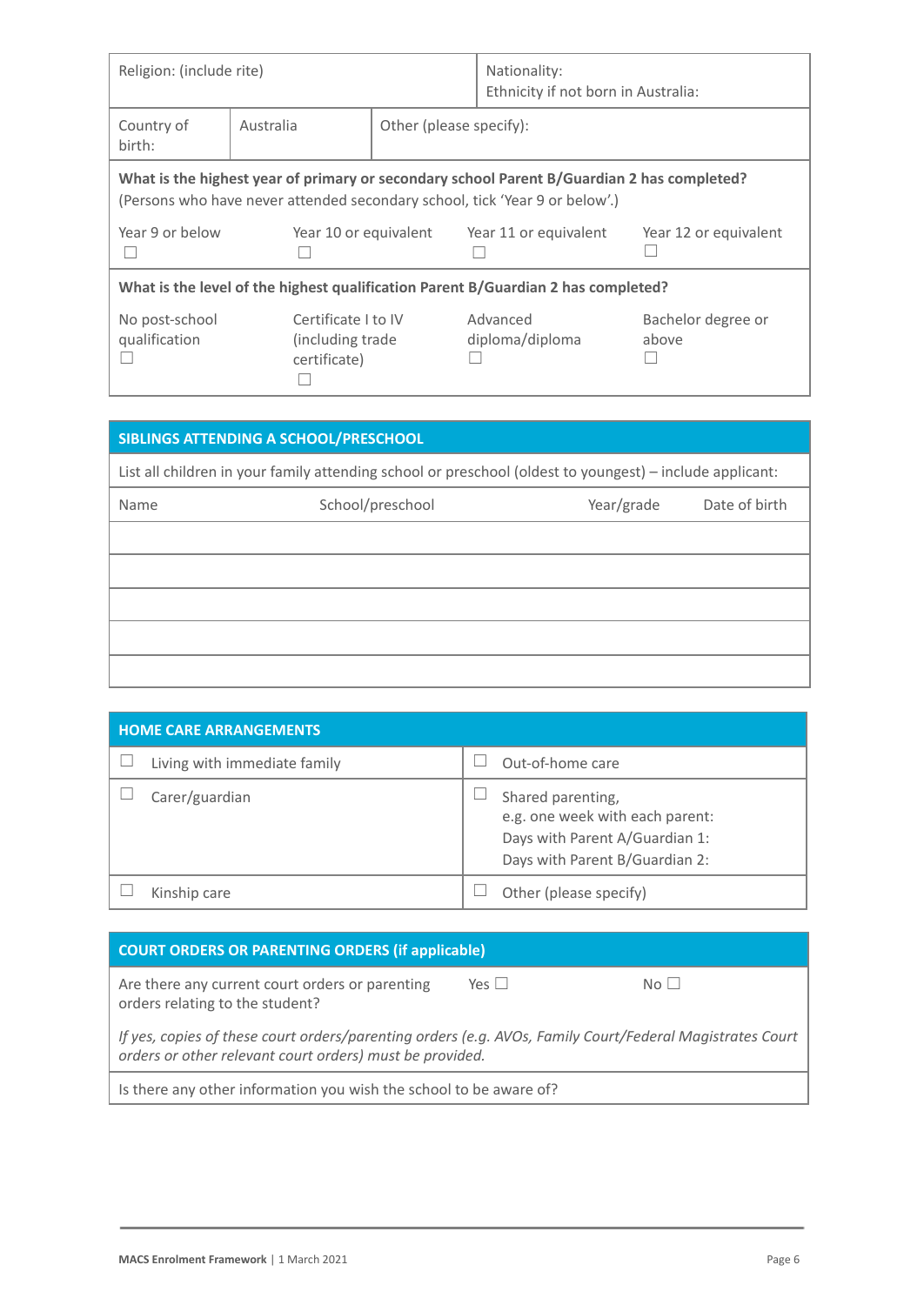**Please note that the completion, signing and lodgement of this enrolment form is a pre-requisite for consideration of the enrolment of your child at the School, however it does not guarantee enrolment. The enrolment is formalised after the Enrolment Agreement is signed, following an offer for enrolment being made by the School. Please refer to the Terms and Conditions of the Enrolment Agreement for further details and explanation of the terms and conditions that will apply to enrolment at the School, once offered and accepted.**

| PARENT/CARER/GUARDIAN<br>SIGNATURE: | Date: |
|-------------------------------------|-------|
| PARENT/CARER/GUARDIAN<br>SIGNATURE: | Date: |

**Note:** The Victorian Government provides the following guidance regarding admission requirements:

### *Consent*

The signature of:

- $\bullet$  student, if they are over 15 and living independently
- ●parent as defined in the *Family Law Act 1975*
- ●Note: In the absence of a current court order, each parent of a child who is not 18 has equal parental responsibility.
- ●both parents for parents who are separated, or a copy of the court order with any impact on the relationship between the family and the school
- ●an informal carer, with a statutory declaration. Carers:
	- $-$  may be a relative or other carer
	- $-$  have day-to-day care of the student with the student regularly living with them
	- $-$  may provide any other consent required e.g. excursions.

Notes for informal carer:

statutory declarations apply for 12 months

the wishes of a parent prevail in the event of a dispute between a parent legally responsible for a student and an informal carer.

Note: Secondary students may complete parts of the form and co-sign.

*Disclaimer: Personal information will be held, used and disclosed in accordance with the school's Privacy Collection Notice and Privacy Policy enclosed with this Enrolment Pack and available on its website https://www.sjlangwarrin.catholic.edu.au/*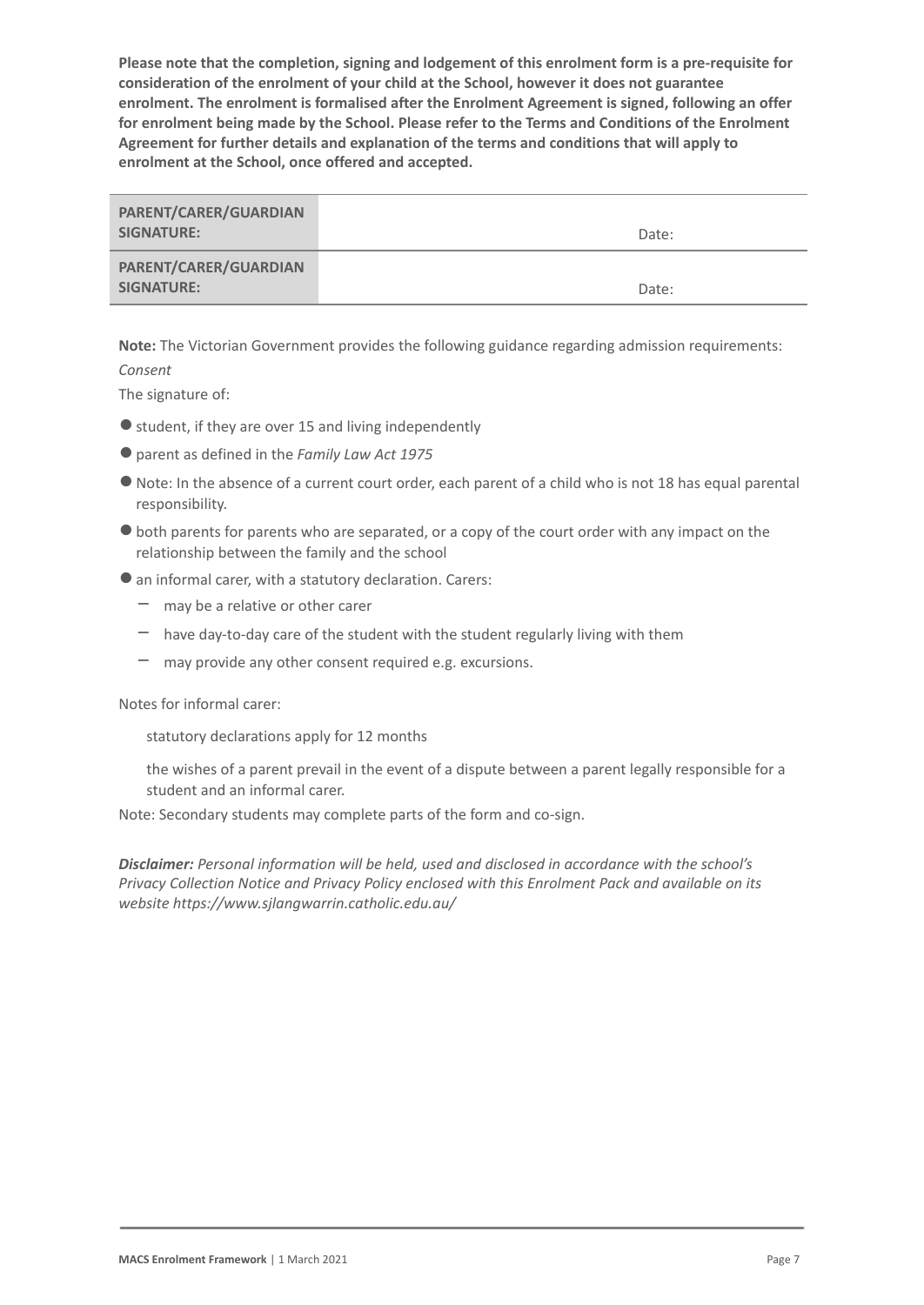# **APPENDIX 1 - SCHOOL FAMILY OCCUPATION INDEX**

**Please select the appropriate group from the following list.**

### **Group N: Unemployed for more than 12 months**

If you are not currently in paid work but **have had a job in the last 12 months**, or have retired in the last 12 months, please **use your last occupation** to select from the list. If you have not been in paid work for the last 12 months, enter '**N**' into the 'occupation code' field on the enrolment form.



- ☐ **Senior Executive/Manager/Department Head** in industry, commerce, media or other large organisations
- ☐ **Business** (e.g. chief executive, managing director, company secretary, finance director, chief accountant, personnel/industrial relations manager, research and development manager)
- ☐ **Media** (e.g. newspaper editor, film/television/radio/stage producer/director/manager)

#### **Government administration**

- ☐ **Public service manager** (Section head or above) (e.g. regional director, hospital/health services/nurse administrator, school principal, faculty head/dean, library/museum/gallery director, research/facility manager, police/fire services administrator)
- ☐ **Defence Forces commissioned officer**

**Qualified professionals** – generally have a degree or higher qualifications and experience in applying this knowledge to: design, develop or operate complex systems, identify, treat and advise on problems, teach others

- ☐ **Health** (e.g. GP or specialist, registered nurse, dentist, pharmacist, optometrist, physiotherapist, chiropractor, veterinarian, psychologist, therapy professional, radiographer, podiatrist, dietician)
- ☐ **Education** (e.g. school teacher, university lecturer, VET/special education/ESL/private teacher, education officer)
- ☐ **Law** (e.g. judge, magistrate, barrister, coroner, solicitor, lawyer)
- ☐ **Social Welfare** (e.g. social/welfare/community worker, counsellor, minister of religion, economist, urban/regional planner, sociologist, librarian, records manager, archivist, interpreter/translator)
- ☐ **Engineering** (e.g. architect, surveyor, chemical/civil/electrical/mechanical/mining/other engineer)
- ☐ **Science** (e.g. scientist, geologist, meteorologist, metallurgist)
- □ **Computing** (e.g. IT services manager, computer systems designer/administrator, software engineer, systems/applications programmer)
- ☐ **Business** (e.g. management consultant, business analyst, accountant, auditor, policy analyst, actuary, valuer)
- ☐ **Air/sea transport** (e.g. aircraft pilot, flight officer, flying instructor, air traffic controller, ship's captain/officer/pilot)

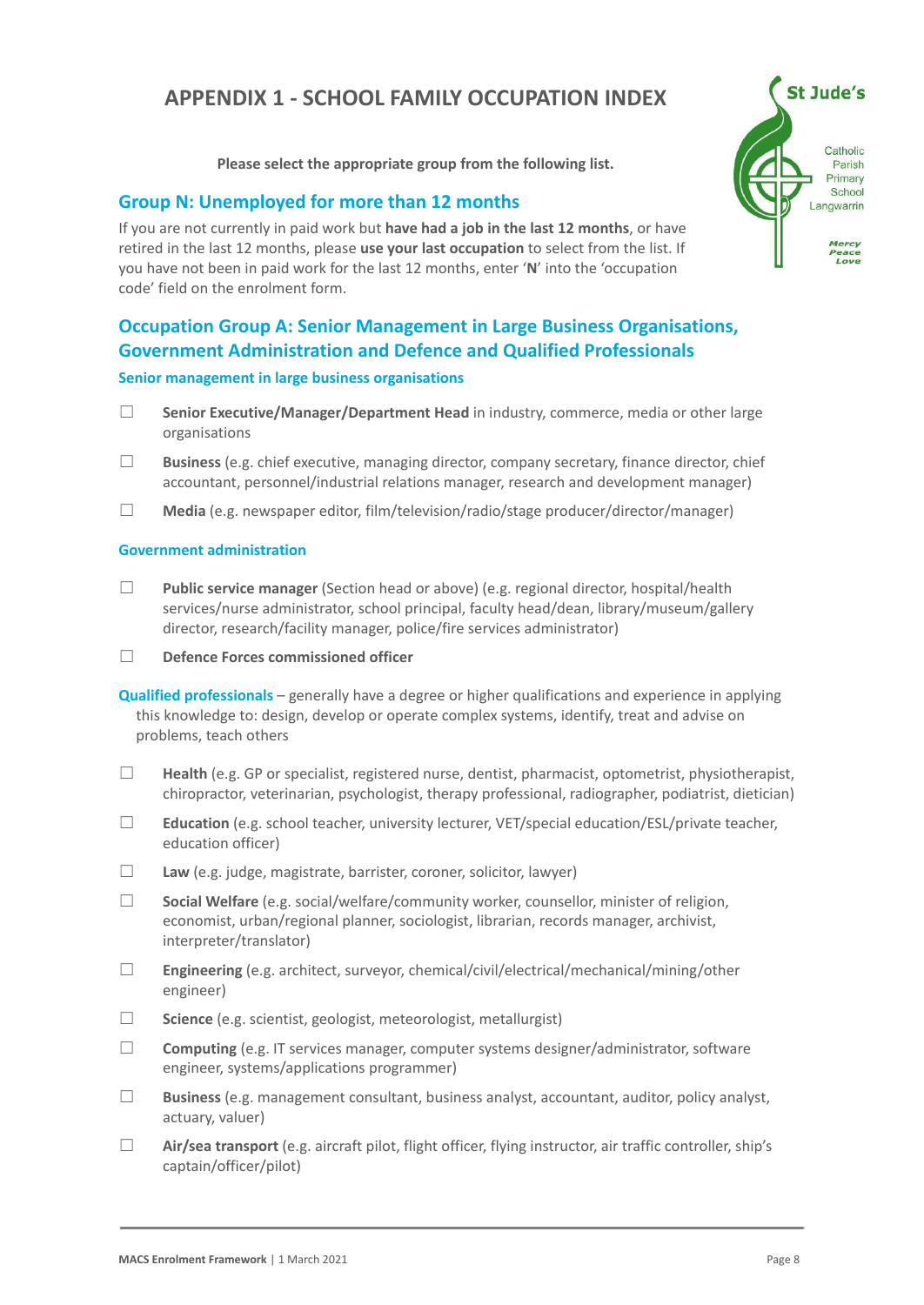# **Occupation Group B: Other Business Owners/Managers, Arts/Media/ Sportspersons and Associate Professionals**

#### **Business owner/manager**

- ☐ **Farm/business owner/manager** (e.g. crop and/or livestock farmer/farm manager, stock and station agent, building/construction, manufacturing, mining, wholesale, import/export, transport business manager, real estate business)
- ☐ **Specialist manager** (e.g. works manager, engineering manager, sales/marketing manager, purchasing manager, supply/shipping manager, customer service manager, property manager, personnel, industrial relations)
- ☐ **Financial services manager** (e.g. bank branch manager, finance/investment/insurance broker, credit/loans officer)
- ☐ **Retail sales/services manager** (e.g. shop, post office, restaurant, real estate agency, travel agency, betting agency, petrol station, hotel/motel/caravan park, sports centre, theatre/cinema, gallery, car rental, car fleet, railway station)

#### **Arts/media/sportspersons**

- ☐ **Artist/writer** (e.g. editor, journalist, author, media presenter, photographer, designer, illustrator, musician, actor, dancer, painter, potter, sculptor)
- ☐ **Sports** (e.g. sportsman/woman, coach, trainer, sports official)

**Associate professionals –** generally have diploma/technical qualifications and provide support to managers and professionals

- ☐ **Medical, science, building, engineering, computer** technician/associate professional
- ☐ **Health/social welfare** (e.g. enrolled nurse, community health worker, paramedic/ambulance officer, massage therapist, welfare/parole officer, youth worker, dental hygienist/technician)
- ☐ **Law** (e.g. police officer, government inspector, examiner or assessor, occupational/ environmental health officer, security advisor, private investigator, law clerk, court officer, bailiff)
- ☐ **Business/administration** (e.g. Recruitment/employment/industrial relations/training officer, marketing/advertising specialist, market research analyst, technical sales representative, retail buyer, office/business manager, project manager/administrator, other managing supervisors)
- ☐ **Defence Forces** (e.g. senior non-commissioned officer)
- ☐ **Other** (e.g. library technician, museum/gallery technician, research assistant, proof reader)

## **Occupation Group C: Tradesmen/Women, Clerks and Skilled Office, Sales and Service Staff**

**Tradesmen/women** – generally have completed a four-year trade certificate, usually by apprenticeship. All tradesmen/women are included in this group.

☐ **Trades** (e.g. electrician, plumber, welder, cabinet maker, carpenter, joiner, plasterer, tiler, stonemason, painter decorator, butcher, pastry cook, panel beater, fitter, toolmaker, aircraft engineer)